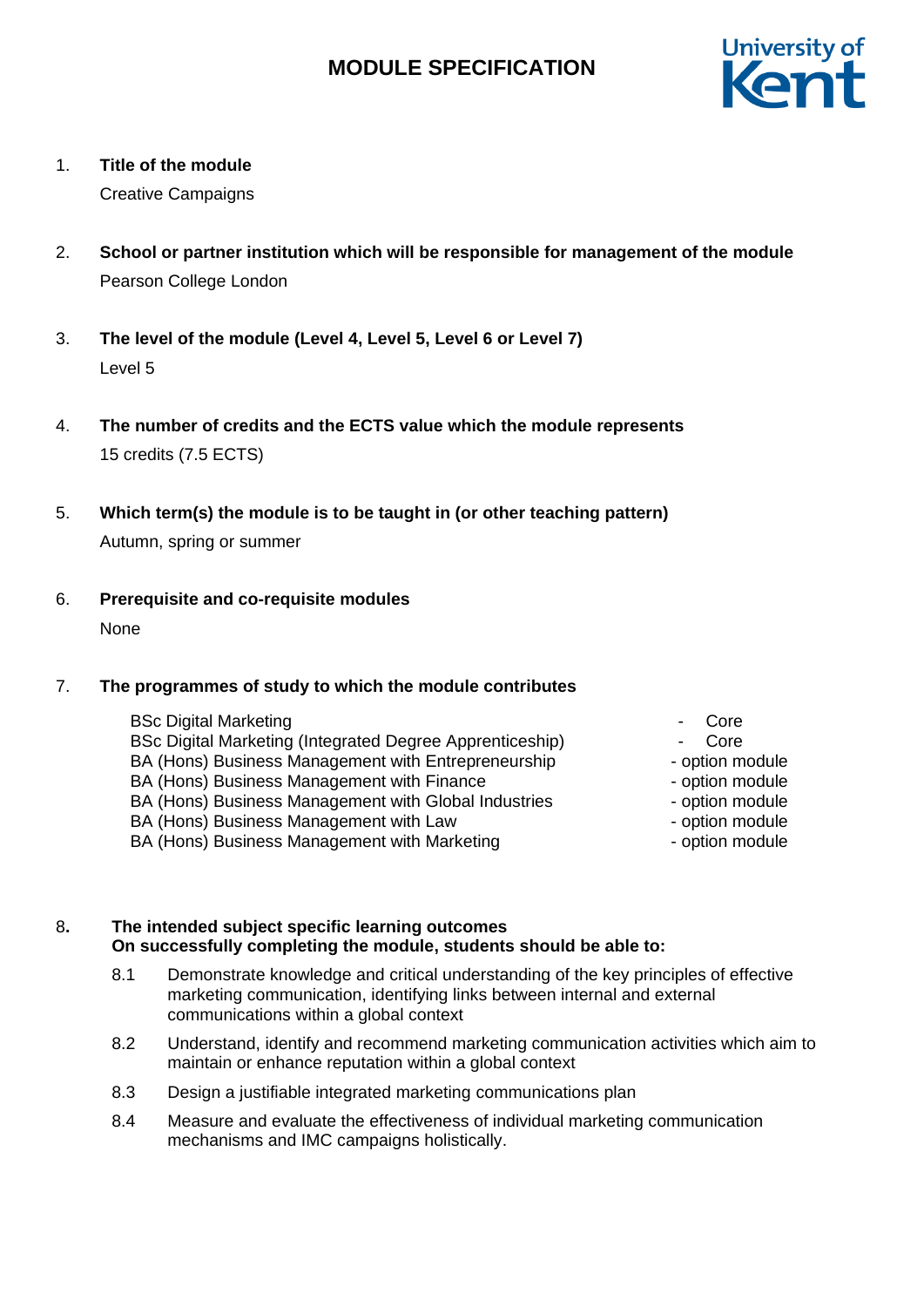

#### 9. **The intended generic learning outcomes On successfully completing the module, students should be able to:**

- 9.1 Demonstrate an ability to communicate and actively listen at all levels
- 9.2 Work under pressure and unsupervised, and interact effectively within teams
- 9.3 Consider the impact of work on others, especially where related to culture, diversity and equality
- 9.4 Demonstrate business disciplines and compliance with procedures and principles to ensure work is of high quality and fit for purpose, with high attention to detail and the ability to work to deadlines
- 9.5 Show integrity and respect for confidentiality and data security in work and personal situations
- 9.6 Be enthusiastic and have a thorough and flexible approach to work
- 9.7 Demonstrate logical thinking and a creative approach to problem solving to systematically analyse and apply structured techniques to complex systems and situations.

## 10. **A synopsis of the curriculum**

This module provides a comprehensive understanding, and in turn, practical experience of assessing, applying and justifying an integrated marketing communications plan. Both tactical and strategic in nature, the module will require candidates to put the theory into context and in turn justify recommendations and plans for a given situation or even a live client collaborating with Pearson College London.

Major components of the syllabus will include:

Changing awareness, attitudes, behaviour, relationship with marketing and business objectives, addressing gaps in corporate reputation.

Communications methods: advertising, sales promotion, PR, selling, and direct marketing, above/below and through the line communications, range of media: online, offline, digital and social media options

Assess media appropriateness and effectiveness as part of integrated mix, business to consumer (B2C), Business to business (B2B)

Corporate identity and image, organisational communications mix, management communication

Brand equity and loyalty, competitive differentiation, consistency, customer recognition

Brand models, positioning and repositioning

Brand portfolios, brand extensions, marketing communications planning framework (MCPF)

Customer database analysis, digital integration, push and pull campaigns

Client/agency relationships and IMC, Coordinated and increased touch-points

Relationships between internal and external stakeholders, barriers to effective integration

Budgeting methods: objective and task, affordability, percentage of sales, competitive parity, share of voice, measurability and evaluation

Communications methods evaluation, media effectiveness

## 11. **Reading list (Indicative list, current at time of publication. Reading lists will be published annually)**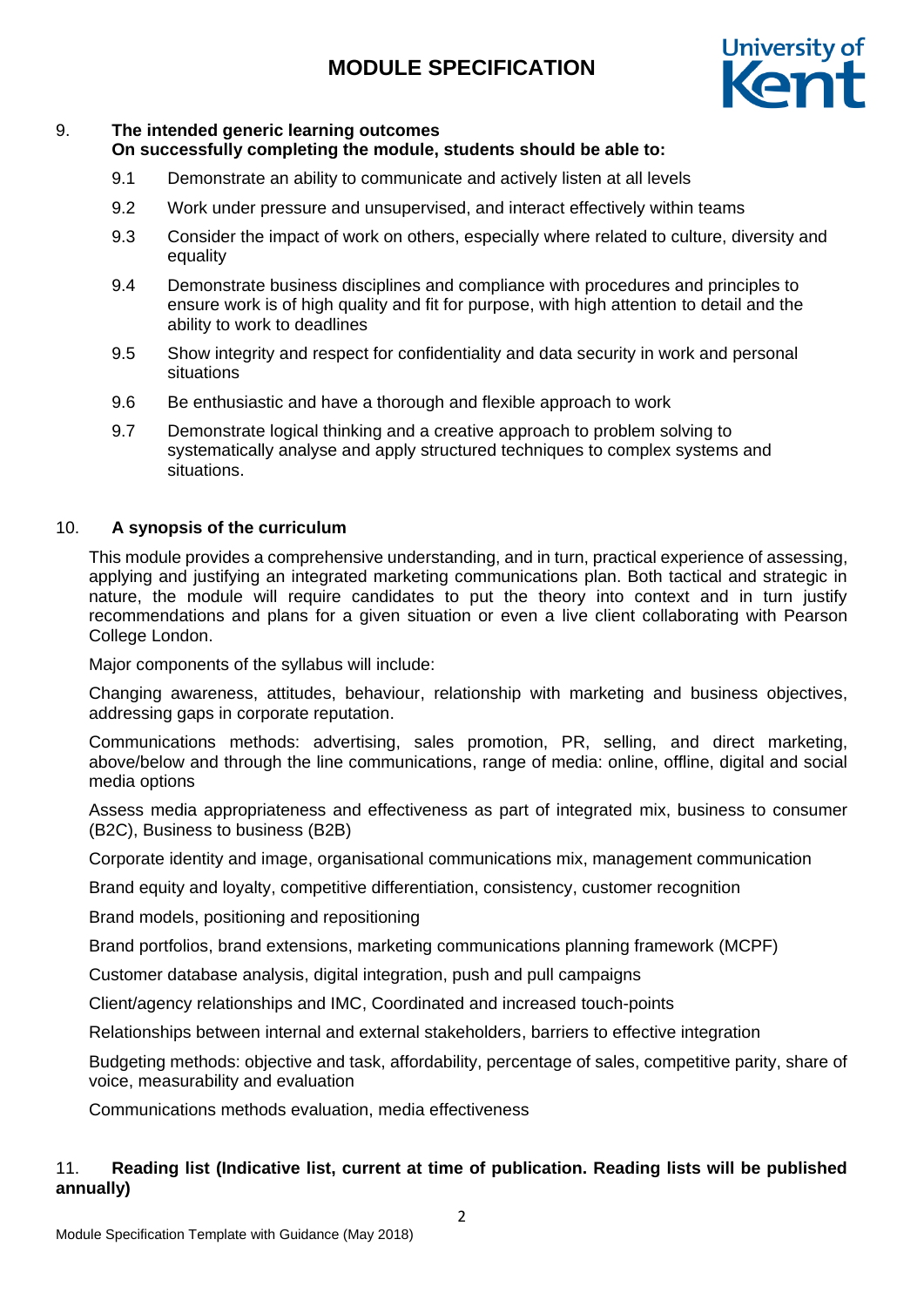

 Smith, PR. And Zook, Ze. (2019) "Marketing Communications: Integrating Online and Offline, Customer Engagement, and Digital Technologies" Kogan Page – ebook

### **12. Learning and teaching methods**

Total contact hours: 25 Total private study hours: 125 Total module hours: 150

#### 13. **Assessment methods**

13.1 Main assessment methods

The assessment for this module will be as follows:

- Individual marketing communication plan max 2000 words 50%
- Individual storyboard project outlined and justified via a 10 minute live/face to face presentation -50%

#### 13.2 Reassessment methods

### 14**. Map of module learning outcomes (sections 8 & 9) to learning and teaching methods (section 12) and methods of assessment (section 13)**

| <b>Module</b><br>learning<br>outcome              | 8.1          | 8.2 | 8.3          | 8.4          | 9.1                       | 9.2 | 9.3 | 9.4                       | 9.5 | 9.6 | 9.7 |
|---------------------------------------------------|--------------|-----|--------------|--------------|---------------------------|-----|-----|---------------------------|-----|-----|-----|
| Learning/<br>teaching<br>method                   |              |     |              |              |                           |     |     |                           |     |     |     |
| <b>Private Study</b>                              |              |     |              |              |                           |     |     |                           |     |     |     |
| Lectures                                          | X            | X   | X            | X            | $\boldsymbol{\mathsf{X}}$ |     |     |                           |     |     |     |
| <b>Seminars</b>                                   | $\mathsf{x}$ | X   | $\mathsf{X}$ | $\mathsf{x}$ | X                         | X   | X   | X                         | X   | X   | X   |
| <b>Assessment</b><br>method                       |              |     |              |              |                           |     |     |                           |     |     |     |
| Individual<br>marketing<br>communicatio<br>n plan |              | X   | X            |              | X                         | X   | X   | X                         | X   | X   | X   |
| Individual<br>storyboard<br>project               | X            |     |              | X            | X                         | X   | X   | $\boldsymbol{\mathsf{X}}$ | X   | X   | X   |